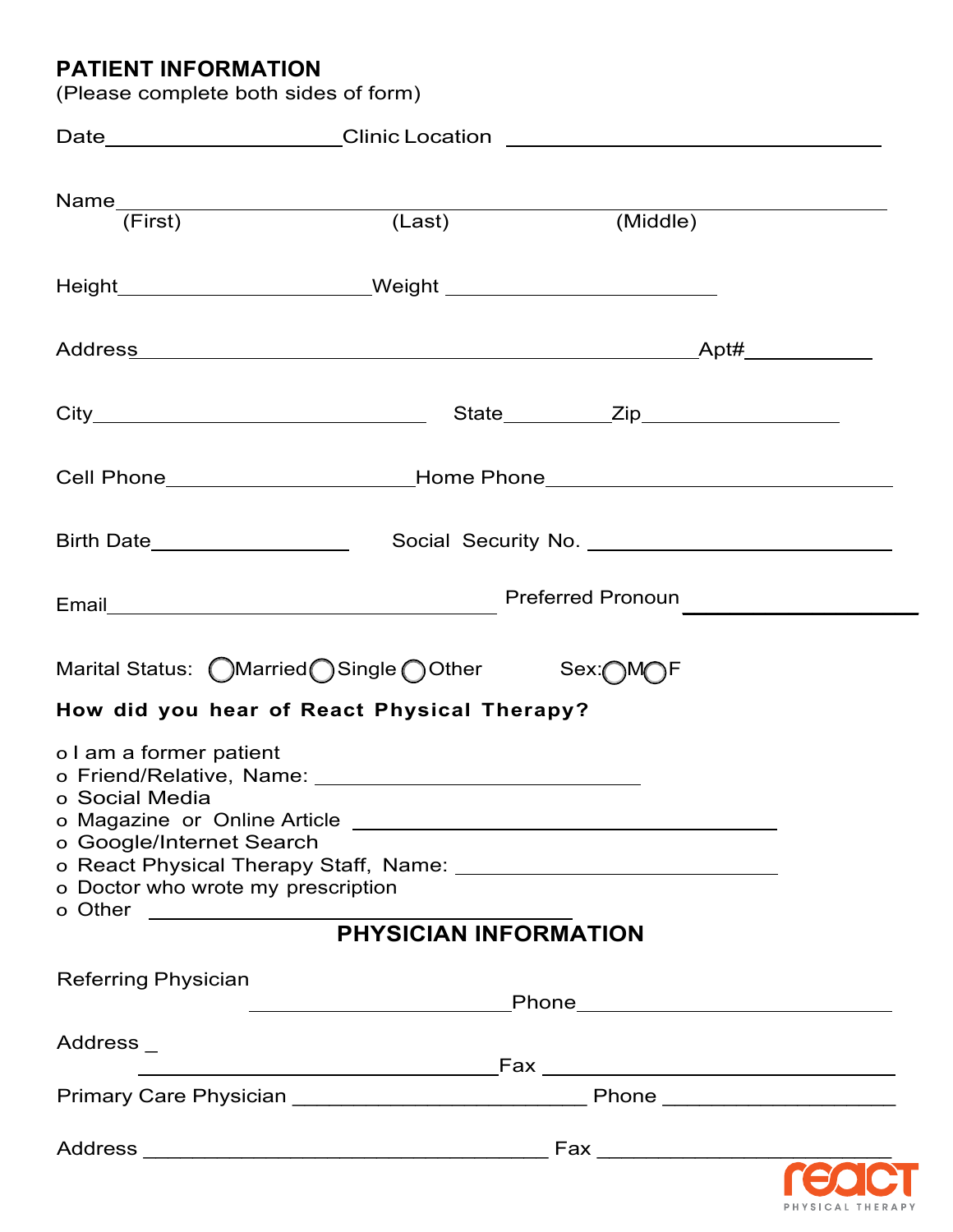| Exercise Frequency:___________________Exercise Type(s): ________________________                                                        |
|-----------------------------------------------------------------------------------------------------------------------------------------|
| Do you smoke?___________How often? _______________________________                                                                      |
|                                                                                                                                         |
| Do you have a pacemaker?_____________Allergies:_________________                                                                        |
| <b>Medications:</b>                                                                                                                     |
| List all of the Prescription Medications or Over the Counter Drugs you are now<br>taking (We can copy a detailed list if you have one): |
|                                                                                                                                         |
| <b>Complaint:</b>                                                                                                                       |
|                                                                                                                                         |
| Start Date: __________________Possible Cause: __________________________________                                                        |
|                                                                                                                                         |
|                                                                                                                                         |
| Previous treatment for complaint: _________________________How recent? _____________________________                                    |
|                                                                                                                                         |
|                                                                                                                                         |
| Time of Day Symptoms are Best: ___________Time they are Worst: _________________                                                        |

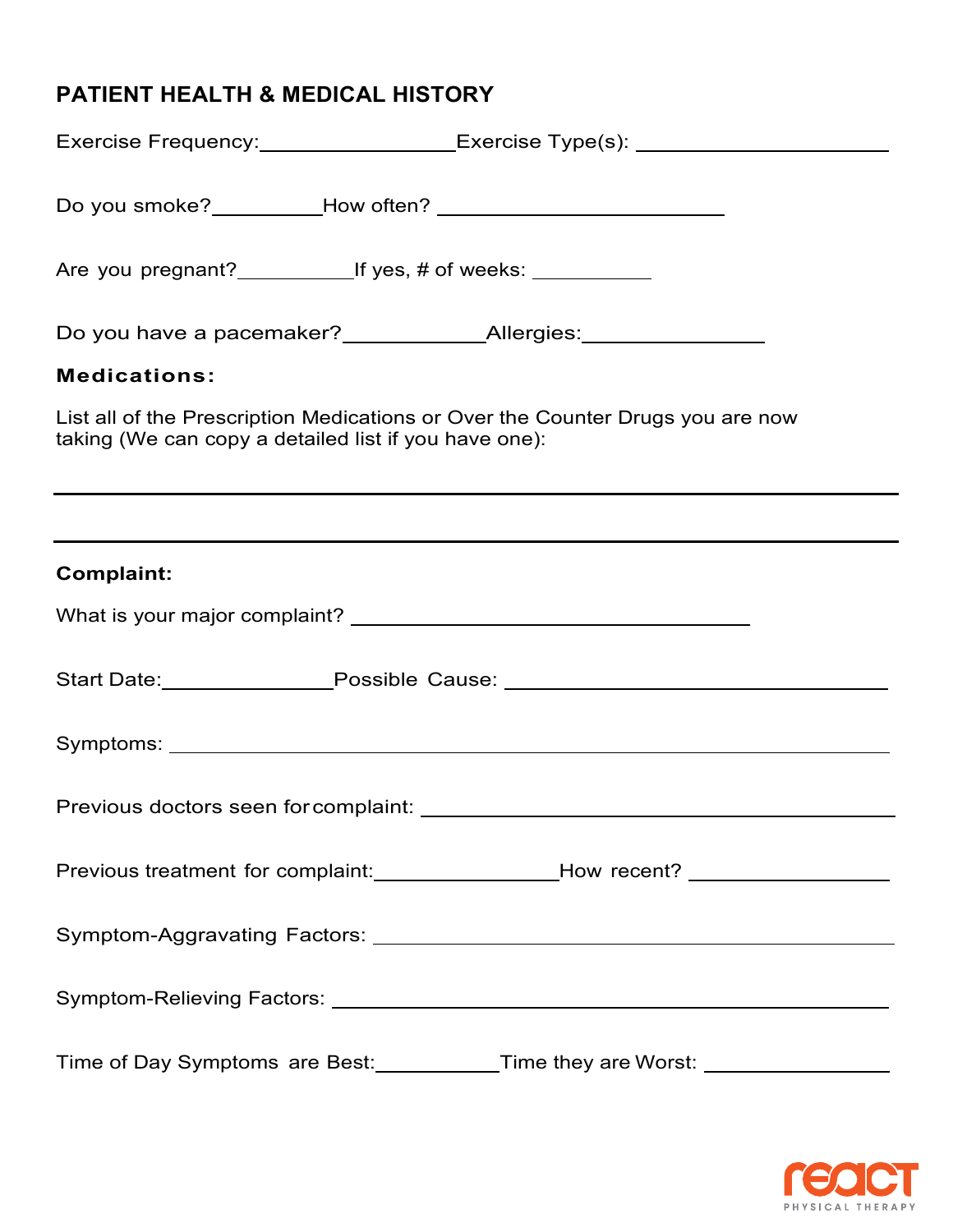

|                                                                                 |                        |  |  |  |  |  | How would you rate your pain right now? 0=no pain and 10=worst possible pain        |
|---------------------------------------------------------------------------------|------------------------|--|--|--|--|--|-------------------------------------------------------------------------------------|
|                                                                                 | 0 1 2 3 4 5 6 7 8 9 10 |  |  |  |  |  |                                                                                     |
| How would you rate your pain at it's best? 0=no pain and 10=worst possible pain |                        |  |  |  |  |  |                                                                                     |
|                                                                                 | 0 1 2 3 4 5 6 7 8 9 10 |  |  |  |  |  |                                                                                     |
|                                                                                 |                        |  |  |  |  |  | How would you rate your pain at it's worst? $0=$ no pain and 10=worst possible pain |
|                                                                                 | 0 1 2 3 4 5 6 7 8 9 10 |  |  |  |  |  |                                                                                     |

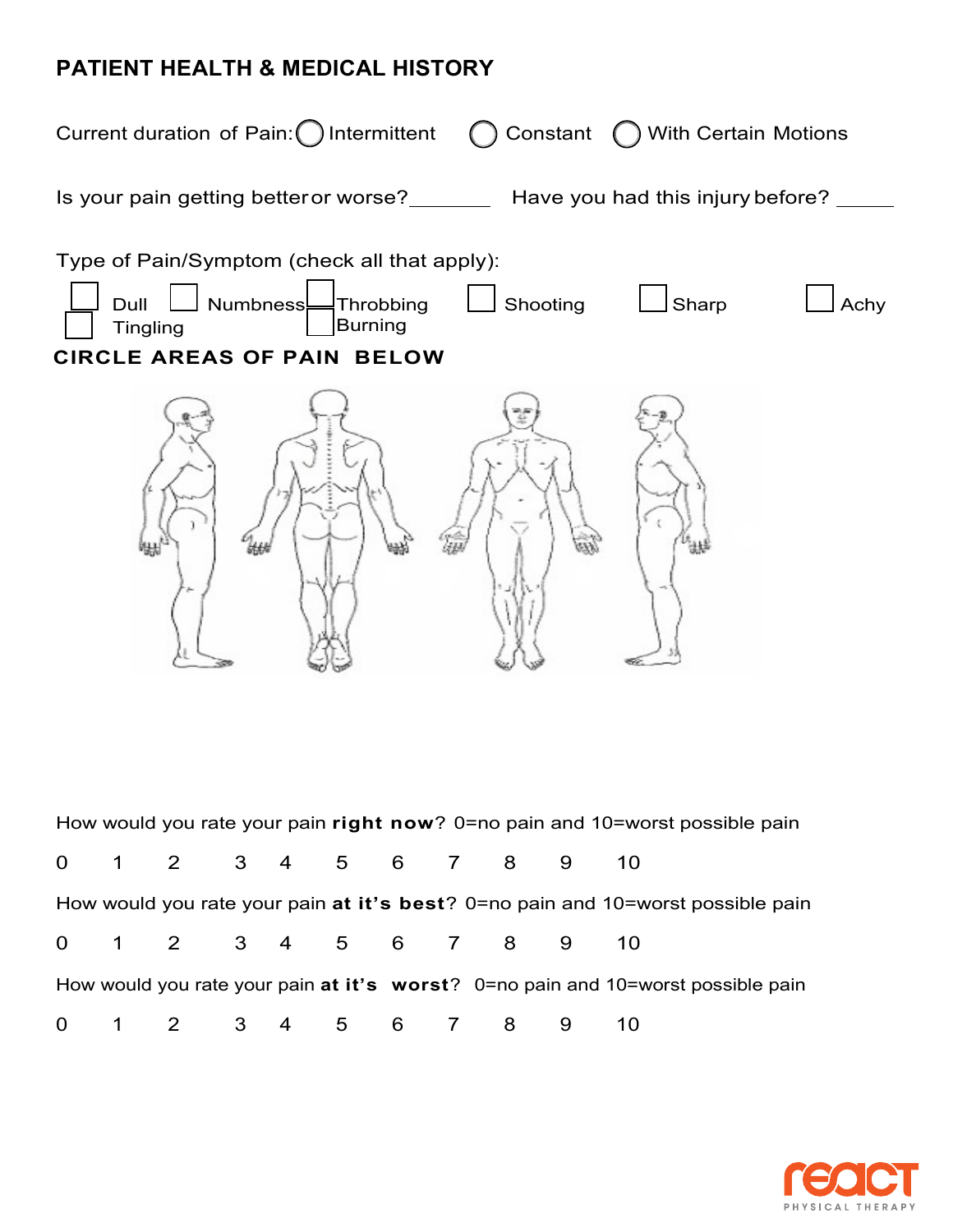Have you **recently** noted any of the following? (check all that apply)

| Changes in bowel or bladder<br>function<br><b>Headaches</b><br>Weight loss/gain<br>Dizziness/lightheadedness<br>Numbness/tingling Shortness of<br>breath<br>Difficulty maintaining balance<br>while walking<br>Do you have any of the following today? (Check all that apply) | Fever/chills/sweats<br>Nausea/vomiting<br>Pain at night<br>Weakness/fatigue<br><b>Difficulty swallowing</b><br>Changes in appetite                                                                                                                                                                   |
|-------------------------------------------------------------------------------------------------------------------------------------------------------------------------------------------------------------------------------------------------------------------------------|------------------------------------------------------------------------------------------------------------------------------------------------------------------------------------------------------------------------------------------------------------------------------------------------------|
| <b>AIDS/HIV</b><br>Anemia<br>Angina<br><b>Arteriosclerosis</b><br><b>Arthritis</b><br>Asthma<br><b>Blood Clots</b><br>Cancer<br><b>Chemical Dependency</b><br><b>Circulation Problems</b><br>Depression<br><b>Diabetes</b><br><b>Epilepsy</b><br>Osteoporosis                 | <b>Heart Problems</b><br>Hemophilia<br><b>High/Low Blood Pressure</b><br>Joint/Bone Infection<br><b>Liver Problems</b><br>Lung Issues<br><b>Multiple Sclerosis</b><br><b>Musculoskeletal Problems</b><br>Pneumonia<br><b>Stroke</b><br><b>STD</b><br><b>Tuberculosis</b><br><b>Urinary Infection</b> |
| Have you                                                                                                                                                                                                                                                                      | If yes, explain briefly<br><b>No</b><br><b>Yes</b>                                                                                                                                                                                                                                                   |
| been hospitalized in the last 5 years?                                                                                                                                                                                                                                        |                                                                                                                                                                                                                                                                                                      |
| had any mental disorders?                                                                                                                                                                                                                                                     |                                                                                                                                                                                                                                                                                                      |
| had any broken bones?                                                                                                                                                                                                                                                         |                                                                                                                                                                                                                                                                                                      |
| had any strains or sprains?                                                                                                                                                                                                                                                   |                                                                                                                                                                                                                                                                                                      |
| ever used orthotics?                                                                                                                                                                                                                                                          |                                                                                                                                                                                                                                                                                                      |
|                                                                                                                                                                                                                                                                               |                                                                                                                                                                                                                                                                                                      |

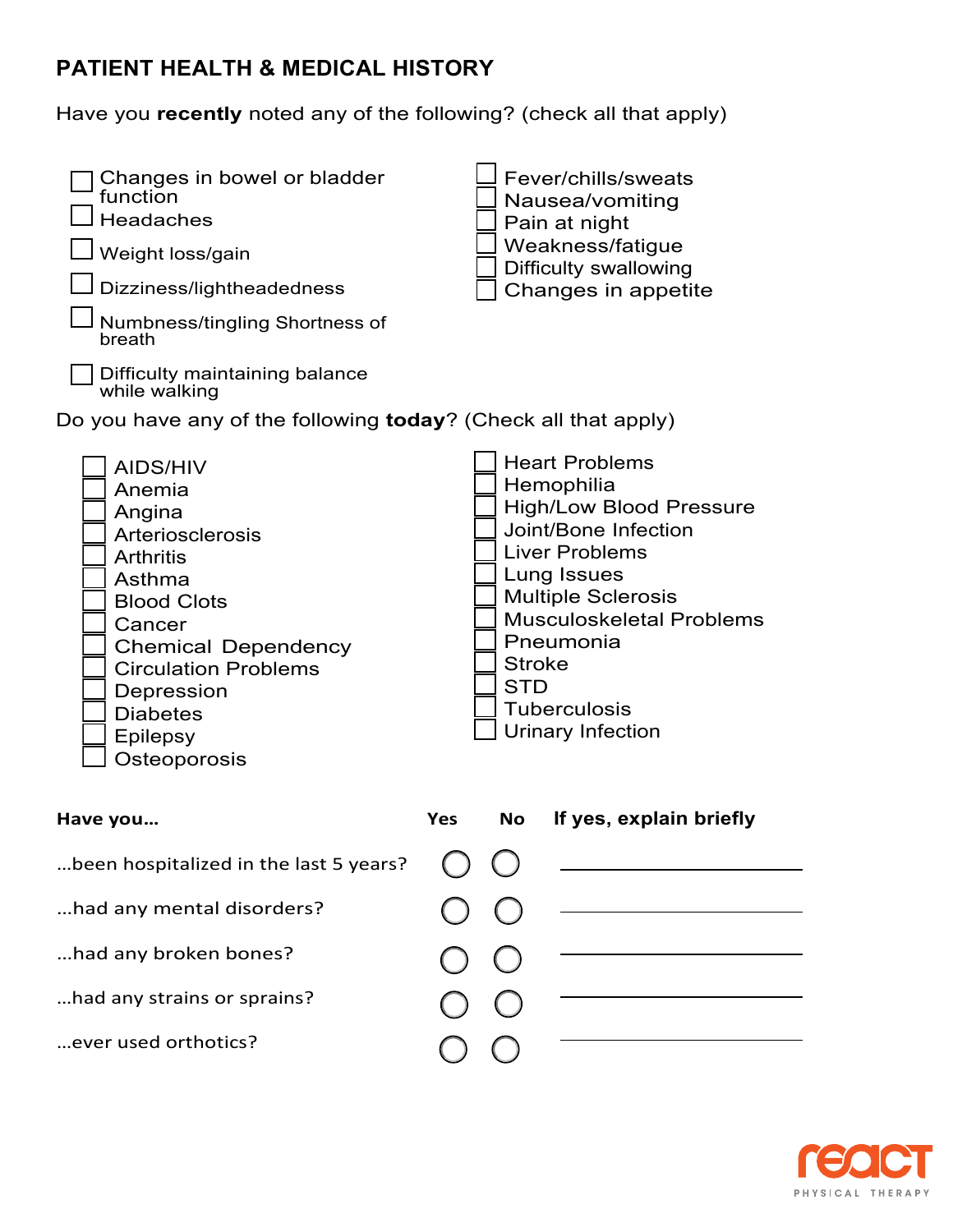|                                                           | Do you take minerals, herbs, or vitamins? If yes, please list ____                 |
|-----------------------------------------------------------|------------------------------------------------------------------------------------|
|                                                           | How is most of your day spent? Standing $\bigcap$ Sitting $\bigcap$ Other: _______ |
| When was your last physical exam?                         |                                                                                    |
| Please list past surgical history with approximate dates: |                                                                                    |
|                                                           | Date:                                                                              |
| 2.                                                        | Date:                                                                              |
| 3.                                                        | Date:                                                                              |

Please list any serious medical conditions for which you have been treated/hospitalized in the past:

4. Date:

| ٠<br>ᅩ             | Date: |
|--------------------|-------|
| ◠<br>$\mathcal{L}$ | Date: |
| 3 <sub>o</sub>     | Date: |
| 4.                 | Date: |
|                    |       |

During the past month, have you felt down, depressed, or hopeless? o Yes o No

During the past month, have you been bothered by having little interest or pleasure in doing things?  $\bigcap$  Yes  $\bigcap$  No

Is this something with which you would like help? (Circle)

YES () YES, BUT NOT TODAY () NO

Do you have any other health issues or concerns that our staff should be made aware of?

What are your goals for Physical Therapy?

## **The above information I have supplied is complete, true, and correct to the best of my knowledge.**

Signature of Patient or Legally Responsible Person \_\_\_\_\_\_\_\_\_\_\_\_\_\_\_\_\_\_\_\_\_\_\_\_\_\_\_\_\_

Date Printed Name of above

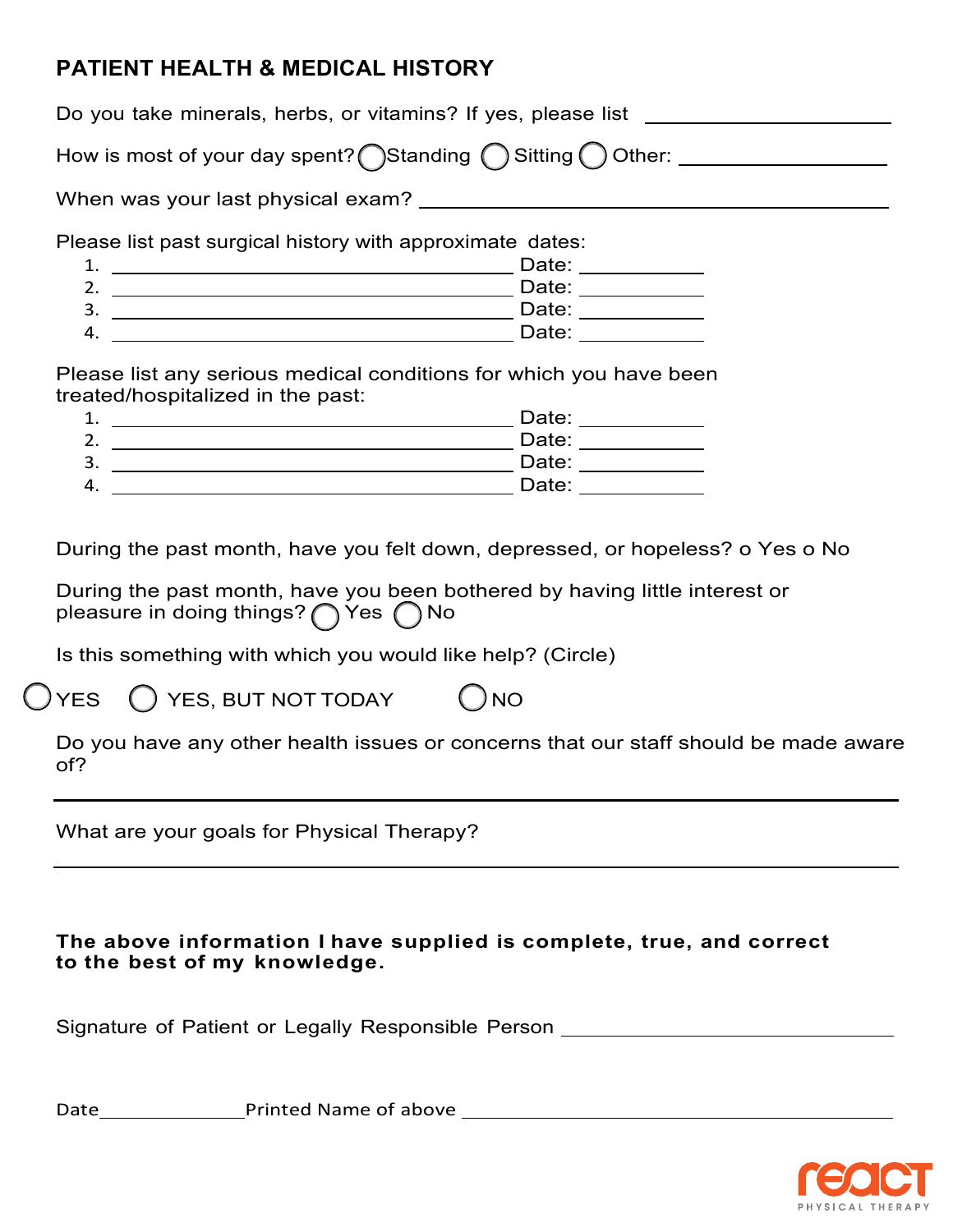## **CONSENT AND RELEASE OF INFORMATION**

- 1. **Consent For Treatment:** I consent to and authorize my physical therapist, occupational therapist and other healthcare professionals and assistants who may be involved in my care, to provide care and treatment prescribed by and/or considered necessary or advisable by my physician(s)/health care provider(s). I acknowledge that no guarantees have been made to me about the results of treatment.
- 2. **Access To And Release Of Health Information:** I understand that React Physical Therapy may document medical and other information related to my treatment in electronic and other forms and that such information will be used in the course of my treatment, for payment purposes and to support those who are caring for me. I authorize my clinician(s) and React Physical Therapy's administrative staff to contact other healthcare professionals that may have information related to my prior and current health conditions and treatment. I acknowledge that I have received React Physical Therapy's Notice of Privacy Practices and that it outlines how my health information will be used and disclosed and how I may gain access to and control my health information.

#### 3. **Consent For Emergency Contact Information**:

Person to contact in case of an emergency:

**Name/Relationship** \_\_\_\_\_\_\_\_\_\_\_\_\_\_\_\_\_\_\_\_\_\_\_\_\_\_\_\_\_\_\_\_\_\_\_\_\_\_\_\_\_\_\_\_ **Telephone Number** \_\_\_\_\_\_\_\_\_\_\_\_\_\_\_\_\_\_\_\_\_\_\_

#### **4. Agreement To Receive Electronic Communication**

I agree that React may communicate with me electronically at the email address below which may include, but shall not be limited to, appointments, general health reminders/information, and billing.

\_\_\_\_\_\_ **(Patient initials)** I am aware that there is some level of risk that third parties might be able to read unencrypted emails and I am responsible for providing React Physical Therapy any updates to my email address.

#### **Email Address (PLEASE PRINT CLEARLY):**

\_\_\_\_\_\_\_\_\_\_\_\_\_\_\_\_\_\_\_\_\_\_\_\_\_\_\_\_\_\_\_\_\_\_\_\_\_\_\_\_\_\_\_\_\_\_\_\_\_\_@\_\_\_\_\_\_\_\_\_\_\_\_\_\_\_\_\_\_\_\_\_\_\_\_\_\_

#### **5. Consent To Text Usage For Appointment Reminders And Other Communication**

Patients in our practice may be contacted by means of text messaging to remind you of an appointment and to provide general health reminders/information.

If at any time I provide a mobile number at which I may be contacted, I consent to receiving appointment reminders and other healthcare communications/information from the React Physical Therapy.

\_\_\_\_\_\_ **(Patient initials)** I consent to receive text messages from React on my cell phone and any number forwarded or transferred to that number or emails to receive communication as stated above. I understand that this request to receive text messages will apply to all future appointment reminders/health information unless I request a change.

### **The cell phone number that I authorize to receive text messages for appointment reminders and general health reminders/information is\_\_\_\_\_\_\_\_\_\_\_\_\_\_\_\_\_\_\_\_\_\_\_\_\_\_\_\_\_\_.**

*The practice does not charge for this service, but standard text messaging rates may apply as provided in your wireless plan (contact your carrier for pricing plans and details).*

I can withdraw my consent to electronic communications and/or text usage by calling: 312-243-9350 By my signature below, I certify that I have read, understand, and fully agree to each of the statements in this document and sign below freely and voluntarily.

Patient/Parent Signature: \_\_\_\_\_\_\_\_\_\_\_\_\_\_\_\_\_\_\_\_\_\_\_\_\_\_\_\_\_\_\_\_\_\_\_\_\_\_\_\_\_\_\_\_\_\_\_\_\_\_\_ Date\_\_\_\_\_\_\_\_\_\_\_\_\_\_

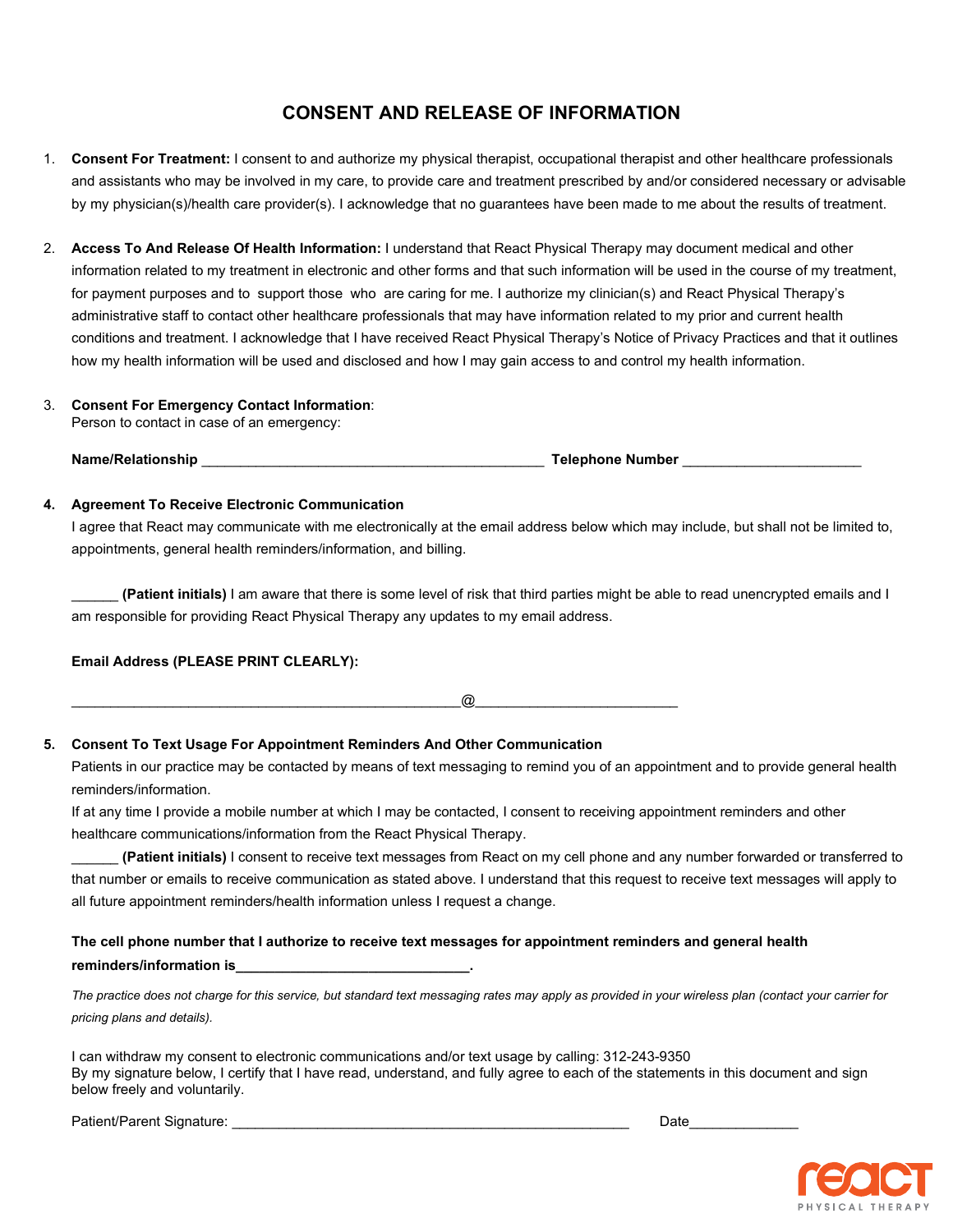# **INSURANCE VERIFICATION (Completed by React Physical Therapy Employee and Reviewed at Initial Examination)**

# **Make Copies of Insurance Card and ID (Attach copy)**

|                       | In Network | <b>Out of Network</b> |
|-----------------------|------------|-----------------------|
| Coverage              |            |                       |
| Deductible/Amount Met |            |                       |
| <b>Visit Limit</b>    |            |                       |
| Co-Pay                |            |                       |
| <b>Out of Pocket</b>  |            |                       |

Representative Name \_\_\_\_\_\_\_\_\_\_

| <b>Case Number</b> |  |  |
|--------------------|--|--|
|                    |  |  |

| Date Verified | <b>Verified By</b> |
|---------------|--------------------|
|---------------|--------------------|

| Documentation Required? $\bigcirc$ Yes $\bigcirc$ No     |  |
|----------------------------------------------------------|--|
| Pre-certification Required? $\bigcirc$ Yes $\bigcirc$ No |  |

As a courtesy, React Physical Therapy, verified your eligibility and benefits with your insurance company. The benefits quote provided by your insurance is outlined below. Please note, a quote of benefits is not a guarantee of benefits or payment. Final coverage determination will be made once your claim is processed. In the event your claim processes differently from the benefits we were quoted, the coverage and benefit outlined in your explanation of benefits will supersede this quote.

Our policy is to collect all copayments and self pay amounts at time of service unless other financial arrangements are made in advance. Additionally, we welcome all patients to pay their deductible and/or coinsurance payments at the beginning of each visit.

Every effort will be made by this office to have all services and procedures preauthorized, when required by your health insurance company.

**ASSIGNMENT OF BENEFITS:** I hereby assign to React Physical Therapy all my rights and claims for reimbursement under my health insurance policy. I agree to provide information as needed to establish my eligibility for such benefits.

**Signature of Patient or Legally Responsible Person**

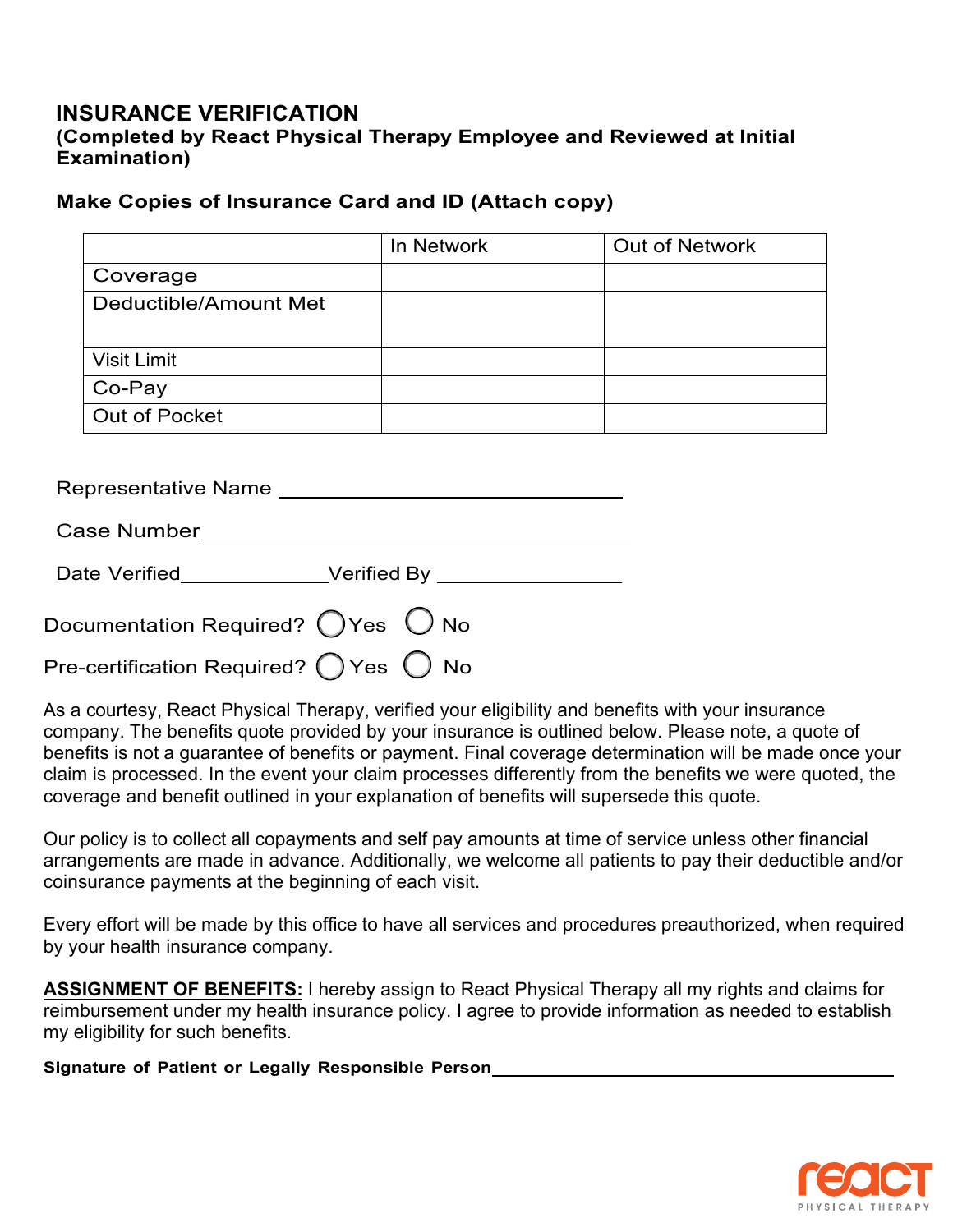## **Benefit Summary and Estimated Patient Responsibility (to be completed by React staff)**

**Patient is In-Network and covered at 100%**

I understand that my insurance plan covers 100% of the network-negotiated treatment costs I incur as a patient. Per a financial agreement with the clinic billing department, I agree to pay the full cost of my visits if my insurance deems my claim unpayable for any reason.

Patient or Parent/Guardian Signature

### **Patient has Medicare only OR In- Network Primary insurance only**

I understand that I am responsible for my \$\_\_\_\_\_\_\_\_\_\_ deductible. After the deductible has been met in full, my insurance will cover \_\_\_\_\_\_\_\_\_\_% and I will pay \_\_\_\_\_\_\_\_\_\_\_% of the allowed amount. **Patient or Parent/Guardian Signature**\_\_\_\_\_\_\_\_\_\_\_\_\_\_\_\_\_\_\_\_\_\_\_\_\_\_\_\_\_\_\_\_\_\_\_\_\_\_\_\_\_\_\_\_\_\_\_\_\_\_\_\_

## **Patient has Medicare and supplemental insurance**

| Per a financial agreement with the clinic billing department, I acknowledge that I am responsible for my |                                               |  |
|----------------------------------------------------------------------------------------------------------|-----------------------------------------------|--|
| Medicare deductible and/or my \$                                                                         | supplemental deductible. After the deductible |  |
| has been paid in full, Medicare will cover 80% and my supplemental insurance will cover the remaining    |                                               |  |
|                                                                                                          |                                               |  |
|                                                                                                          |                                               |  |

## **Patient or Parent/Guardian Signature**\_\_\_\_\_\_\_\_\_\_\_\_\_\_\_\_\_\_\_\_\_\_\_\_\_\_\_\_\_\_\_\_\_\_\_\_\_\_\_\_\_\_\_\_\_\_\_\_\_\_\_\_

### **Patient has an In-Network primary insurance and a secondary insurance**

Per a financial agreement with the clinic billing department, I understand that I am responsible for my \$\_\_\_\_\_\_\_\_\_\_\_\_ deductible. Additionally, I am responsible for my secondary insurance deductible of \$\_\_\_\_\_\_\_\_\_\_\_\_ after both have been satisfied the clinic agrees to accept my in-network secondary insurance coverage rate and I will pay \_\_\_\_\_\_\_\_\_\_\_\_% of the allowed amount. Patient or Parent/Guardian Signature

## **Patient has an Out-of-Network Insurance**

I understand that React Physical Therapy is not contracted with my plan and they will not be sending my claims to insurance. I understand I will be responsible for paying the discounted self pay amount of \$275 per evaluation and \$175 per 30 minute visit. (if treating with David Reavy, \$500 per session)

Upon request, React will provide me with the appropriate documentation, that I may submit to my insurance for reimbursement consideration. I understand that reimbursement will be subject to the lesser of my Out of Network deductible of \$\_\_\_\_\_\_, and /OR copay of \$ and/OR  $\frac{3}{2}$  oo-insurance . My Out of Pocket Limit of \$<br>Limit of \$ will need to be met before my insurance would begin to reimburse my services at 100% of what I paid.

I further understand that reimbursement is not guaranteed and I must comply with my Out of Network insurer's submission requirements.

# **Patient or Parent/Guardian Signature**\_\_\_\_\_\_\_\_\_\_\_\_\_\_\_\_\_\_\_\_\_\_\_\_\_\_\_\_\_\_\_\_\_\_\_\_\_\_\_\_\_\_\_\_\_\_\_\_\_\_\_\_

## **Notice regarding Non-covered Services**

I understand that certain services and product purchases are considered non-covered by insurance and I must pay for these services in full at the time of each visit. These services include but are not limited to products such as Therabands, exercise balls, bottled refreshments, massage, fitness programs etc.

**Patient or Parent/Guardian Signature** 

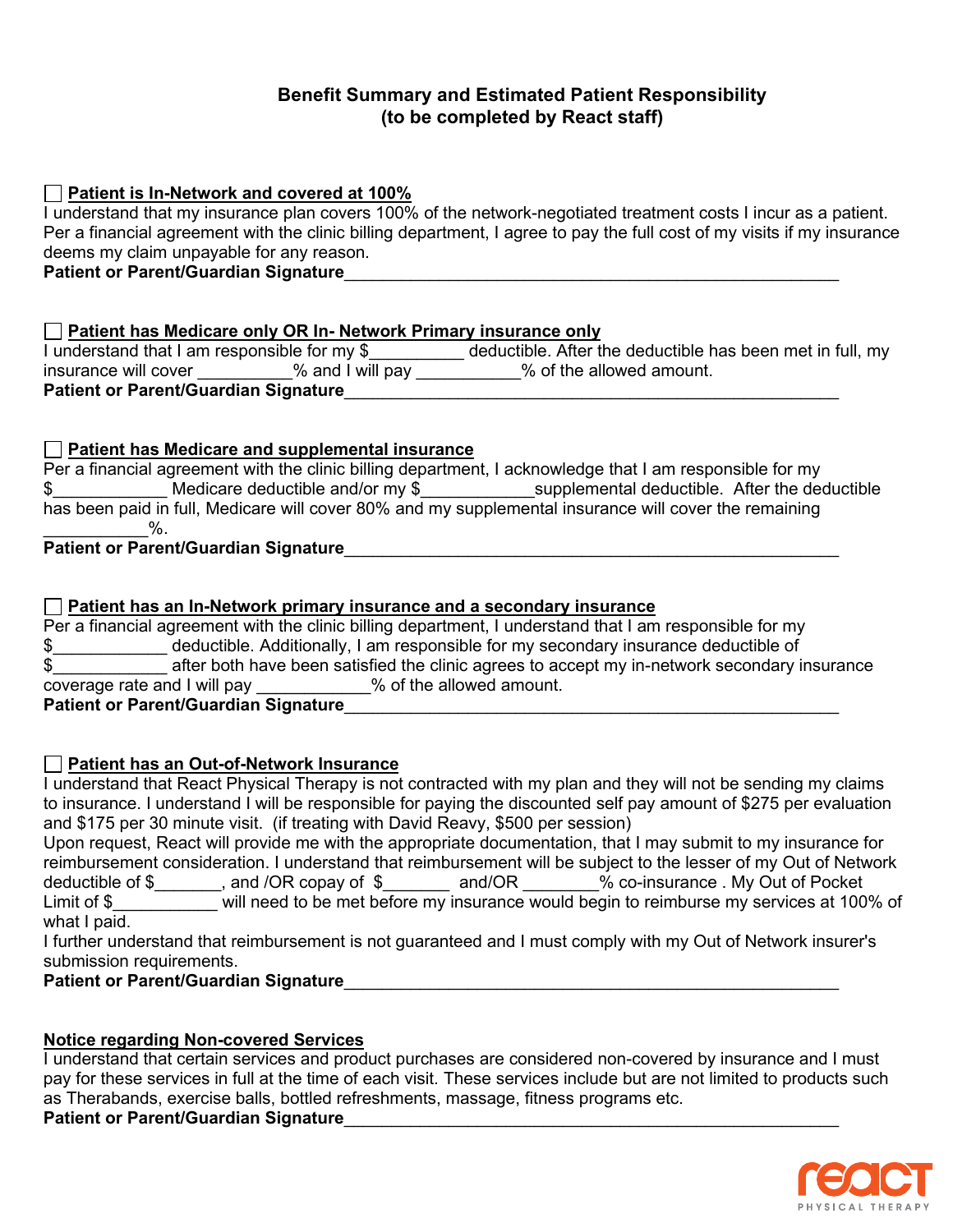

Thank you for choosing React Physical Therapy as part of your wellness journey. We are committed to providing you with the highest quality health care.

In order to assist us in upholding our quality standards, please read the following guidelines carefully.

**Proof of Insurance** For your protection, all patients must complete our patient intake forms before treatment. We must also obtain a copy of your driver's license and current valid insurance cards. If you do not present an up-to-date insurance and ID card, payment in full for each visit is required until we can properly verify your coverage.

**Coverage changes** It is your responsibility to inform us of any changes to your coverage. If your insurance changes, please notify us prior to your next visit so we can take the necessary steps to help you receive your maximum benefit coverage.

**Verification of benefits** As a courtesy, our office will verify your eligibility and obtain a quote of benefits directly with your insurance plan. Please note that a quote of benefits and/or authorization does not guarantee coverage or payment by your plan. Knowing your insurance benefits is your responsibility.We highly recommend you also contact your insurance carrier and familiarize yourself with your coverage. If you have any additional questions regarding the quote, we provided to you, please contact your insurance company directly.

**Copayments** All co-payments, co-insurances and/ or deductibles must be paid at the time of service. Any amount we collect at the time of your appointment is an estimate of your expected patient responsibility and this amount is based on your quote of benefits. For your convenience, automatic payment deductions via a card left on file with us, may be used for balances owed and this option is available to all patients. We accept all major credit cards, personal checks, flex spending and health savings accounts for payment. Please help us to assist you with managing your healthcare costs by paying your patient responsibility at each visit.

**Booking Fee** New patients wishing to treat and returning patients who have not been seen in over one year with David Reavy, founder/CEO, are subject to a non-refundable fee of \$250. This charge is not billable to insurance and is in addition to the service charges that will be billed for the appointment.

**Missed appointments** It is very important to attend therapy consistently and to arrive promptly for your appointment. You may be rescheduled if you arrive more than 15 minutes late for a scheduled appointment. It is important to schedule appointments in advance and to acknowledge that appointment times given one week do not automatically follow through to the subsequent weeks. At least 24-hours notice is required to cancel or reschedule an appointment without being charged. A cancellation of less than 24-hours notice or not showing up for an appointment will result in a cancel/no-show charge of \$50. Appointments scheduled with David Reavy, founder/CEO, are subject to a \$75 charge. This fee will not be waived for anything less than reasons due to extenuating circumstances. WORKERS'S COMPENSATION PATIENTS: We Appreciate your full cooperation in attending all scheduled therapy sessions. We reserve the right to communicate with your case worker regarding missed appointments.

**Patient Balances** Regarding patients that fail to pay their patient portion at the time of appointment or via card on file, React PT reserves the right to refrain from scheduling any further appointments until that patient's balance is paid in full or a payment plan is arranged. If your balance is over 30 days past due from the date of service, you will receive a balance statement advising of the amount due to satisfy your account in full. Please be aware that if a balance remains unpaid after 90 days, we may refer your account to a collection agency and our office can provide you with a referral to an alternate practice. As a result, any interest or collections fees incurred will become your responsibility due to your delinquent payment.

**Claims submission** We will submit In-Network claims and assist you in any way we reasonably can to help get your claims paid. From time to time, your insurance company may need you to supply certain information directly to them. It is